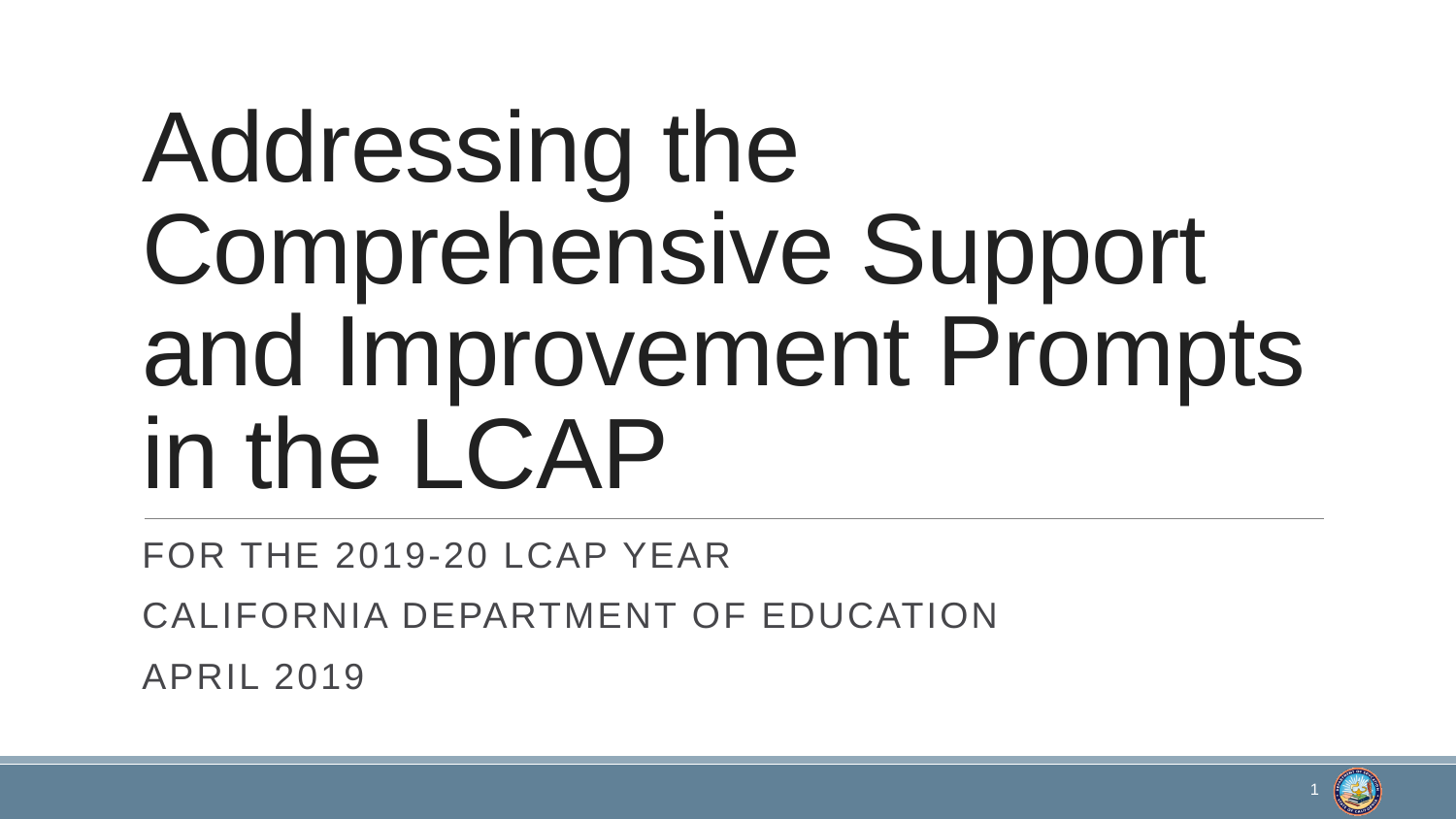# **Background**

 within the Every Student Succeeds Act (ESSA). At its January 2019 meeting the State Board of Education (SBE) adopted revisions to the Local Control and Accountability Plan and Annual Update (LCAP) Template for the 2019-20 school year to align with the passage of Assembly Bill (AB) 1808 and to address plan approval requirements

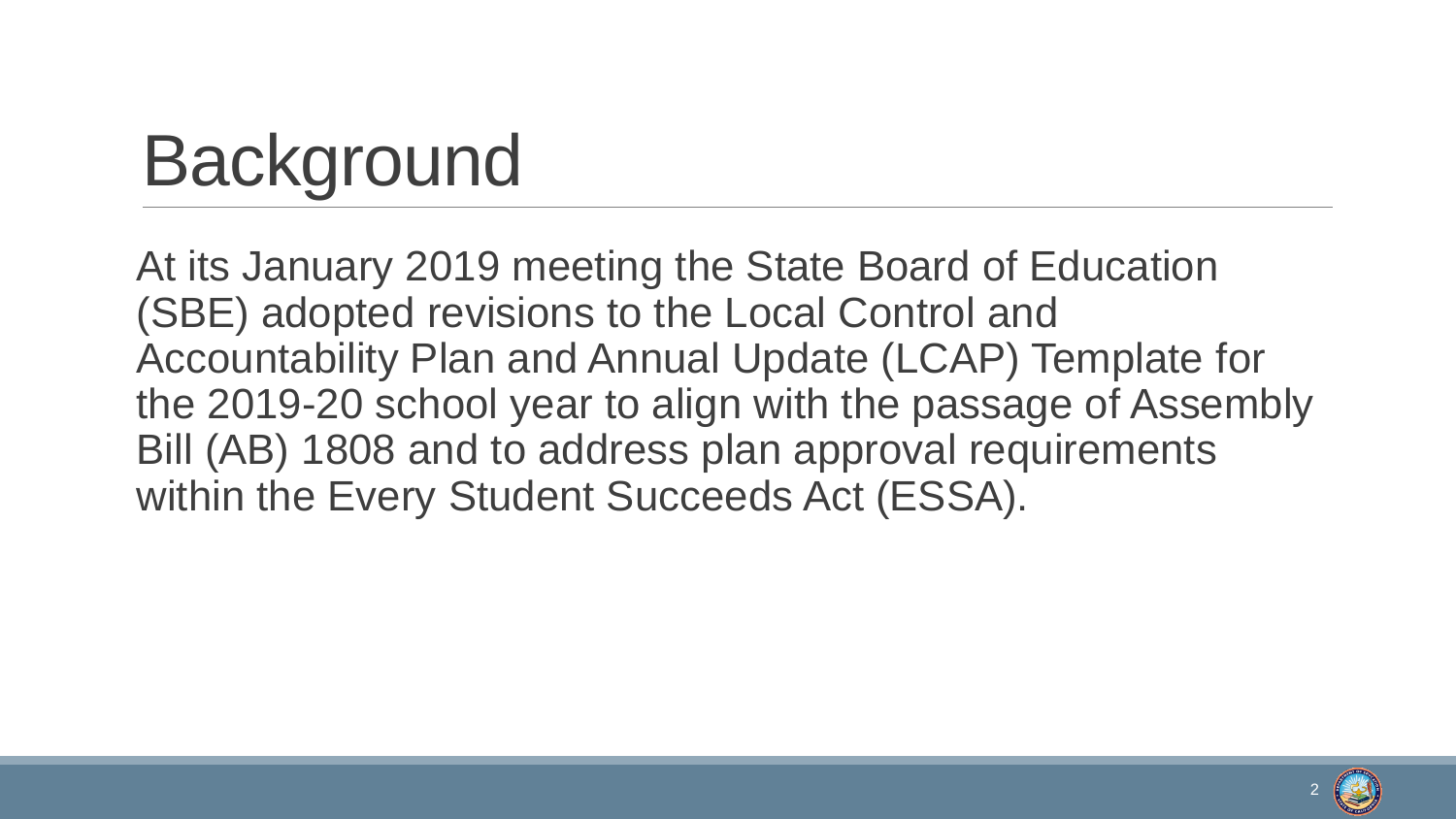# Addition of CSI Prompts

- ◦ In California the SBE is the SEA • The ESSA requires that the State Educational Agency (SEA) approve school plans for schools identified for CSI.
- To address this requirement the CDE proposed to add three CSI Summary prompts to the Plan Summary section of the LCAP template.

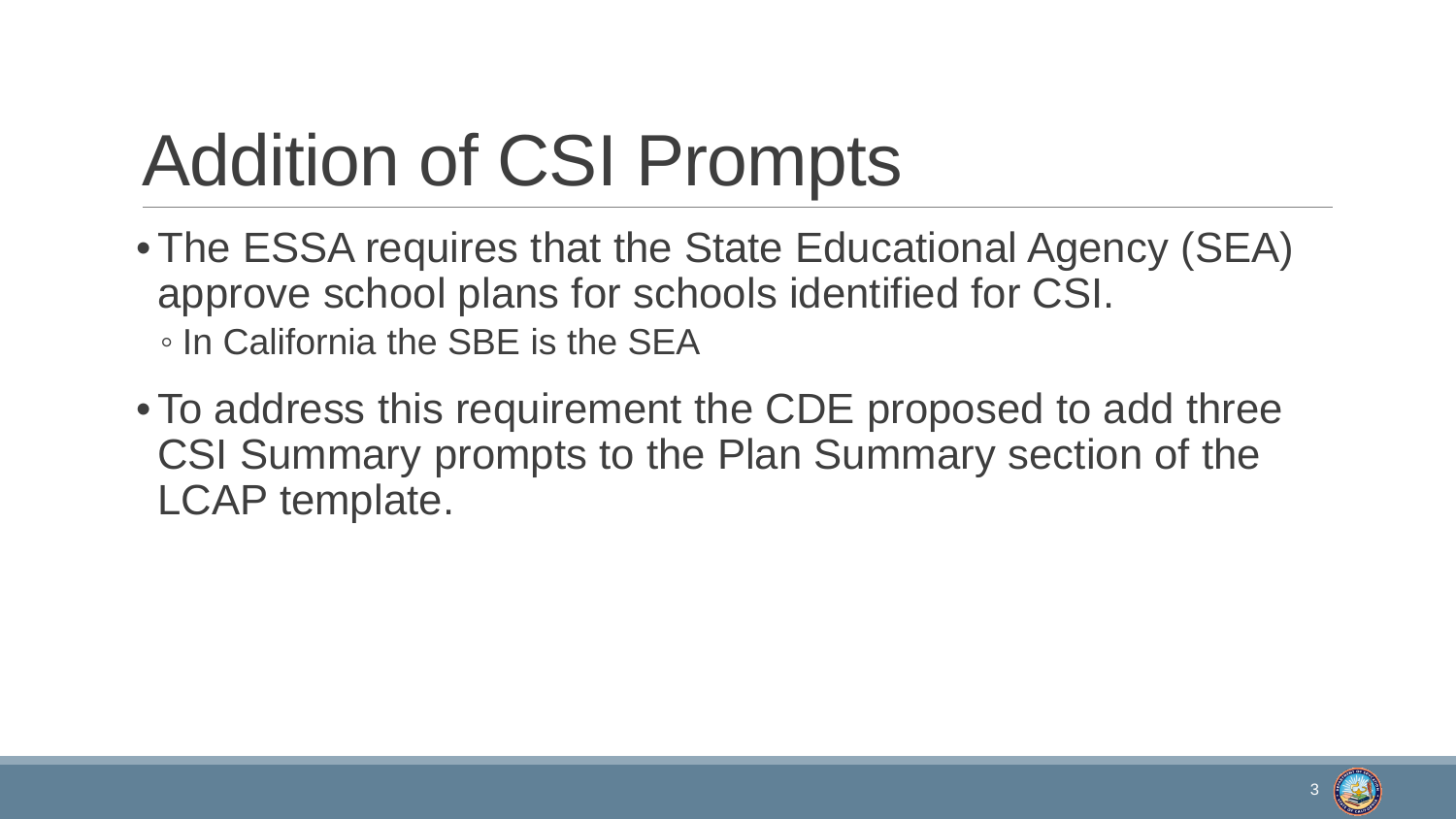# CSI Summary in LCAP

- 1. Identify the schools within the LEA that have been identified for CSI
- 2. Describe how the LEA is supporting the identified schools to develop the CSI plans
- 3. Describe how the LEA will monitor and evaluate the implementation and effectiveness of the CSI plan to support student and school improvement

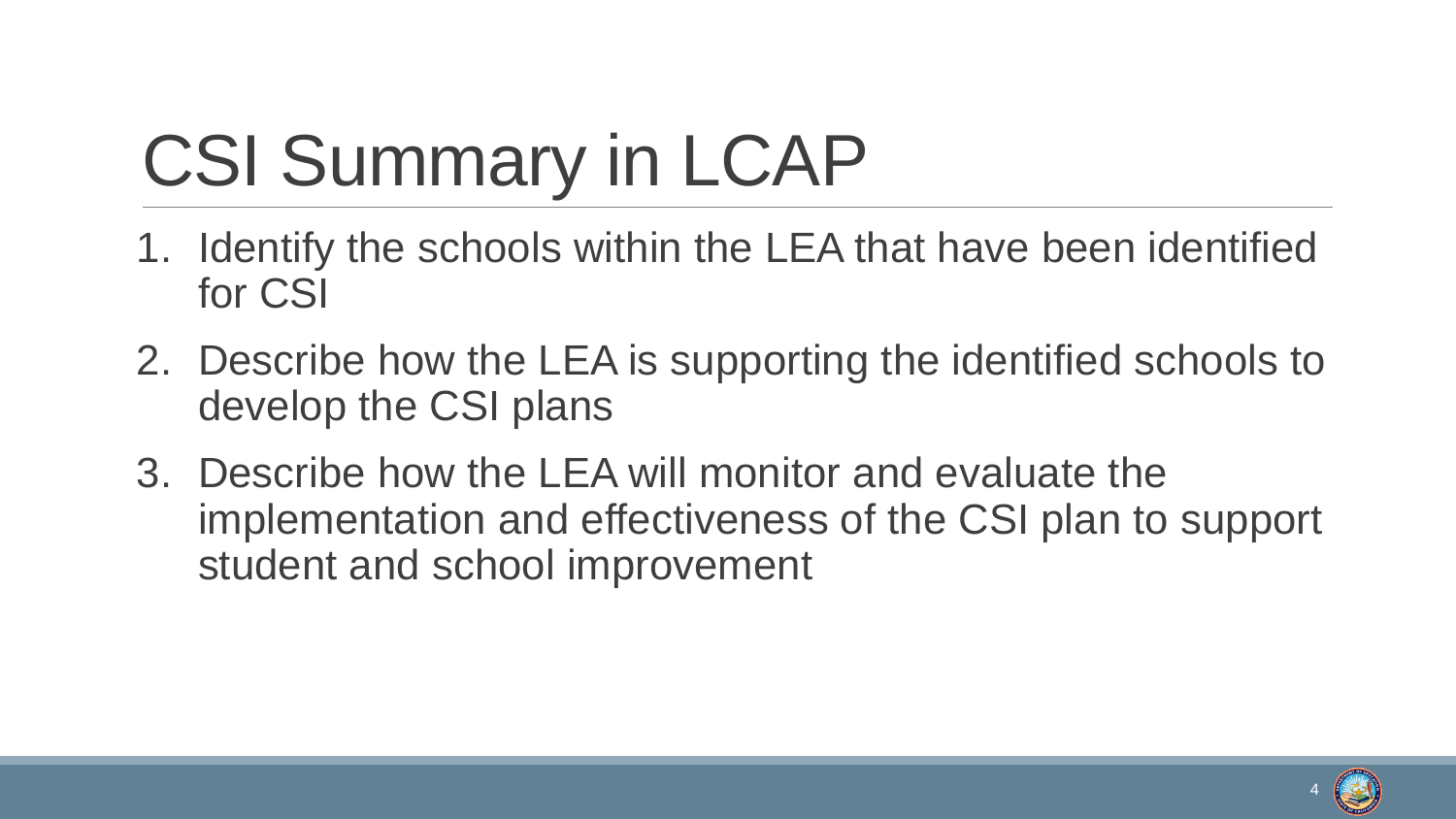### Prompt 1: Schools Identified

- The requirement is to identify to stakeholders those schools eligible to receive CSI.
- Use the common, readily identifiable name for each school.
- Use of identifiers such as a CDS code, which are not readily understood by stakeholders, does not meet the requirement.

\*Note: For single school districts or charter schools this section may either identify the school or be marked N/A.

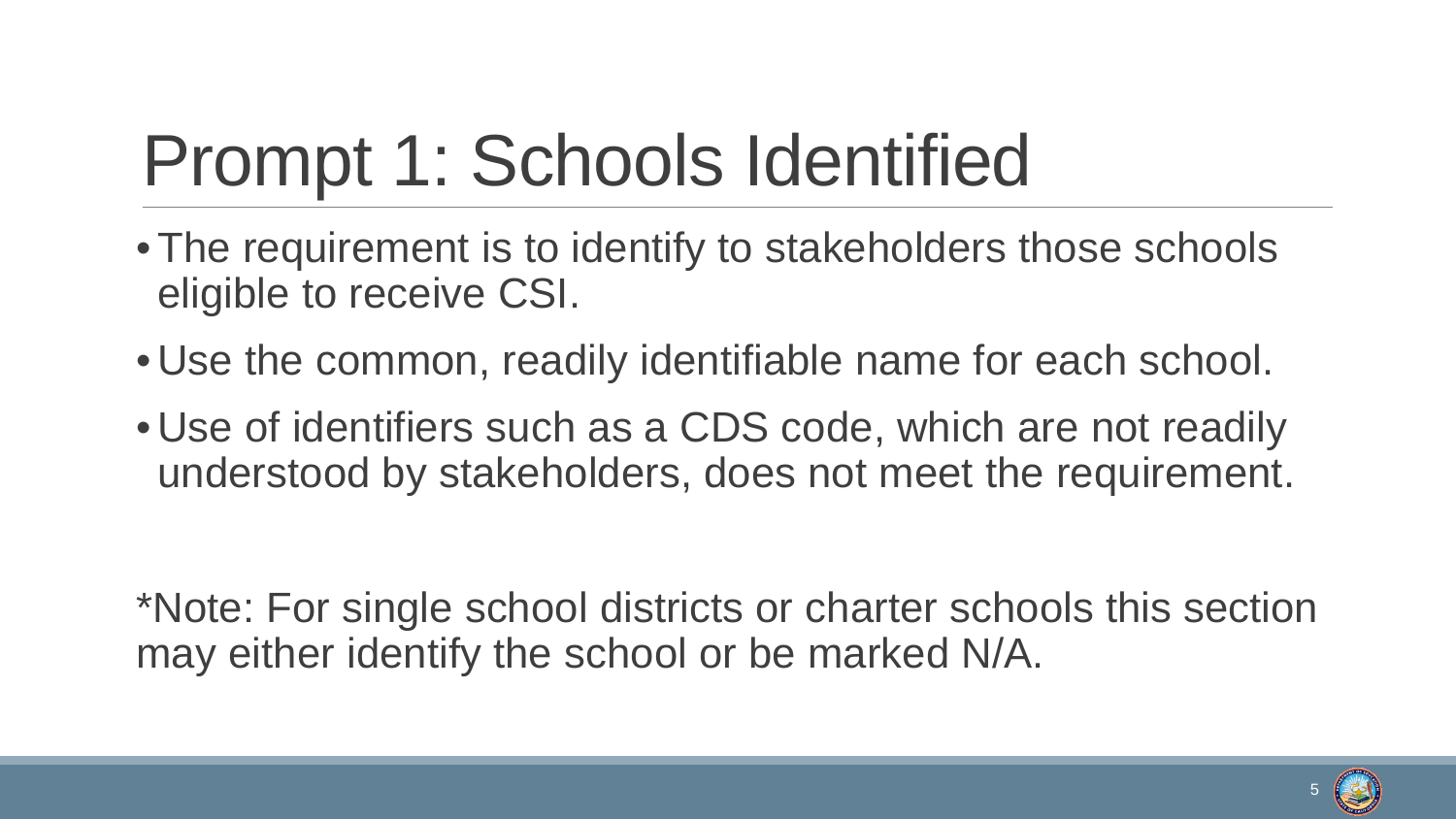#### Prompt 2: Supporting Identified Schools (1)

 A description of how the LEA supports the development of CSI plans will include:

- • A brief description of how the local needs assessment was conducted with the inclusion of stakeholder groups.
	- the LEA supported school site staff in the development of the School ◦ Such a description may describe the kinds of data examined and how Plan.
	- ◦ The LEA must provide a summary of how it supported school site staff regarding the local needs assessment included in the School Plan. 6

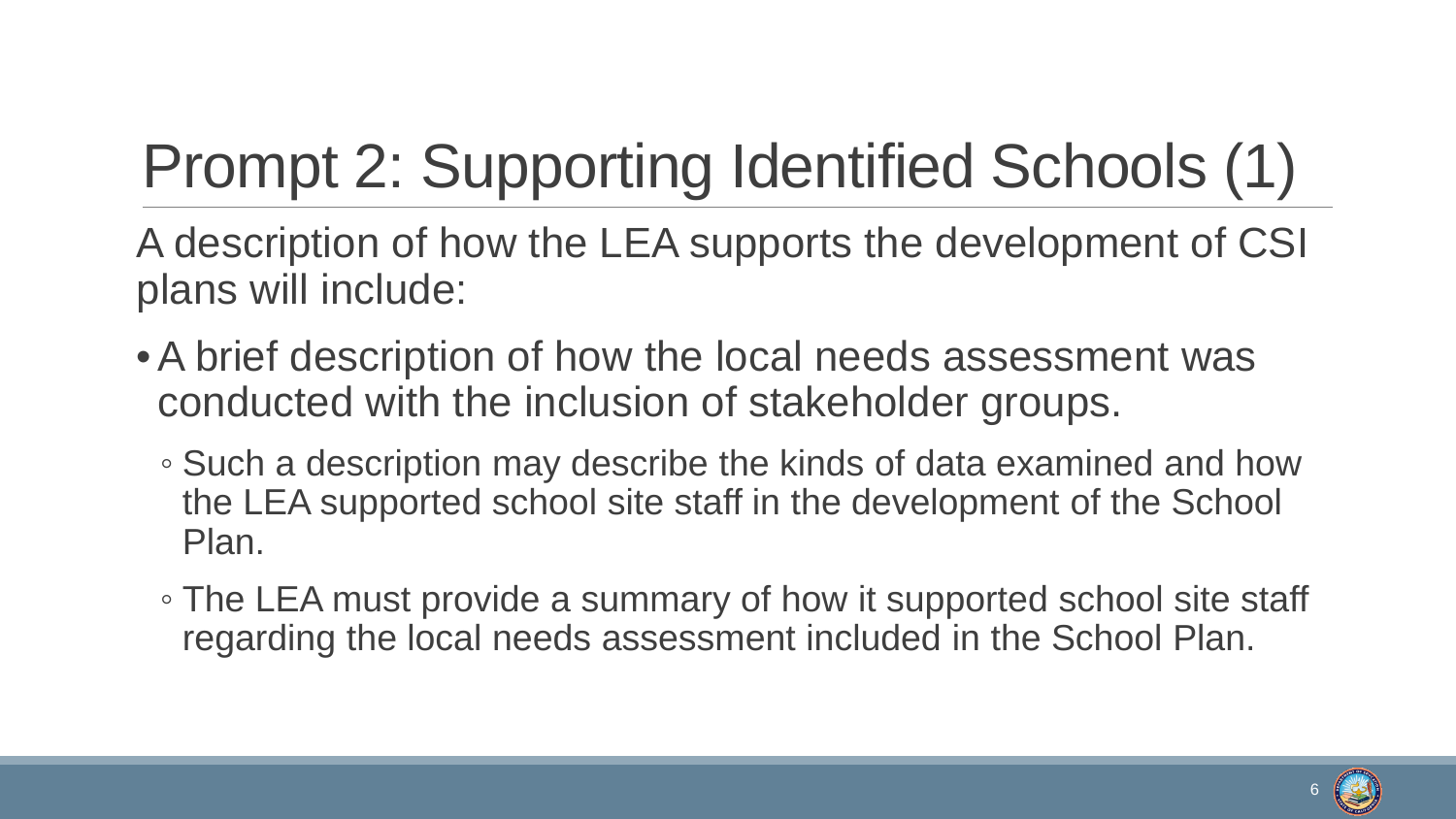#### Prompt 2: Supporting Identified Schools (2)

- • A brief description of how evidence-based interventions were identified and selected.
	- by the LEA to the school site staff regarding identification and selection ◦ Such a description may describe the resources and guidance provided of evidence-based interventions.
	- ◦ The LEA must provide a summary of how it supported school site staff interventions included in the School Plan. regarding the identification and selection of evidence-based

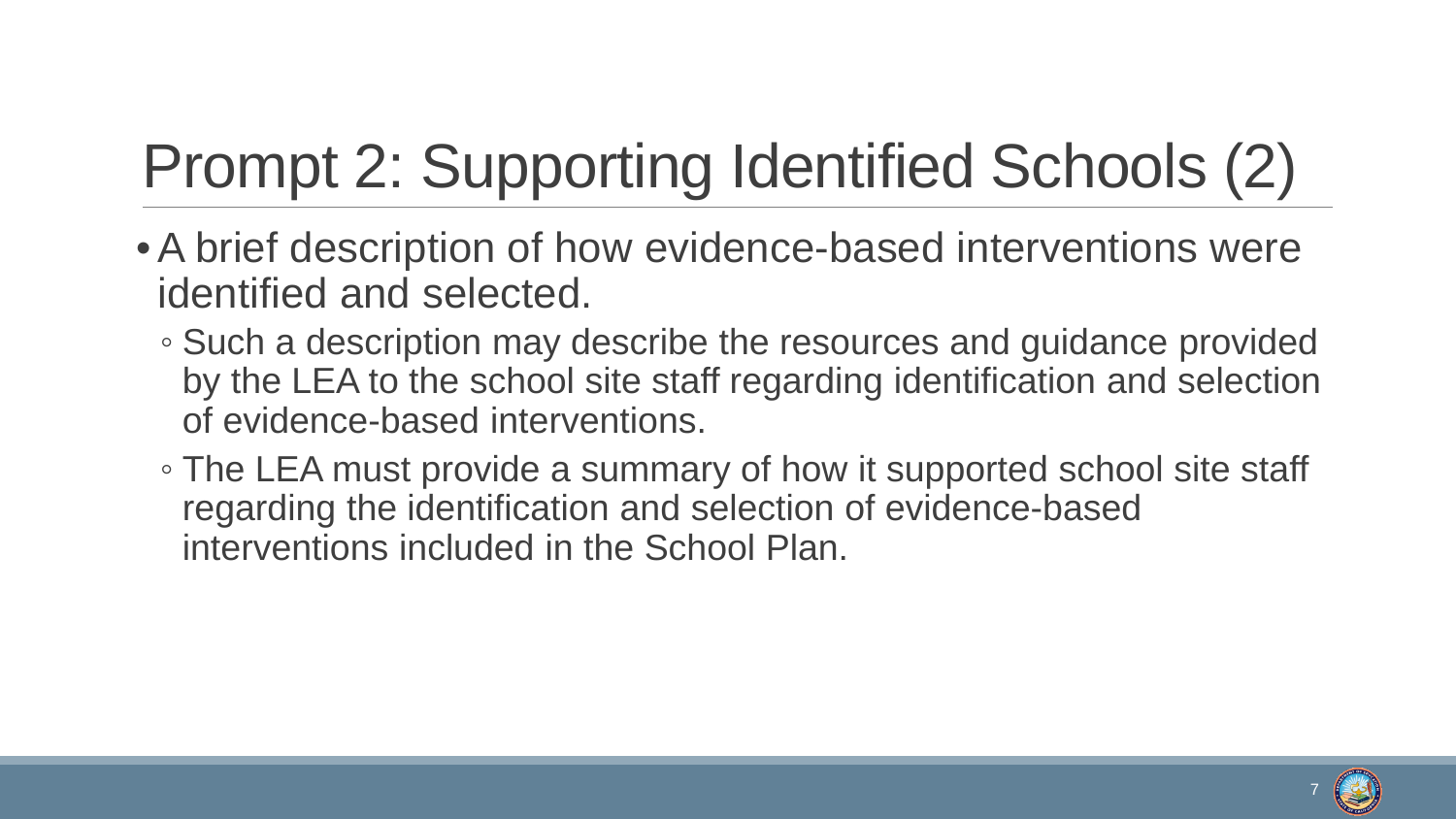#### Prompt 2: Supporting Identified Schools (3)

- • A brief description of how resource inequities were identified, which may have been through a needs assessment and/or a review of LEA- and school-level budgets.
	- the LEA to the school site staff regarding the identification of resource ◦ Such a description may describe resources and guidance provided by inequities.
	- ◦ The LEA must provide a summary of how it supported school site staff in the identification of resource inequities and how resource inequities were addressed in the School Plan.

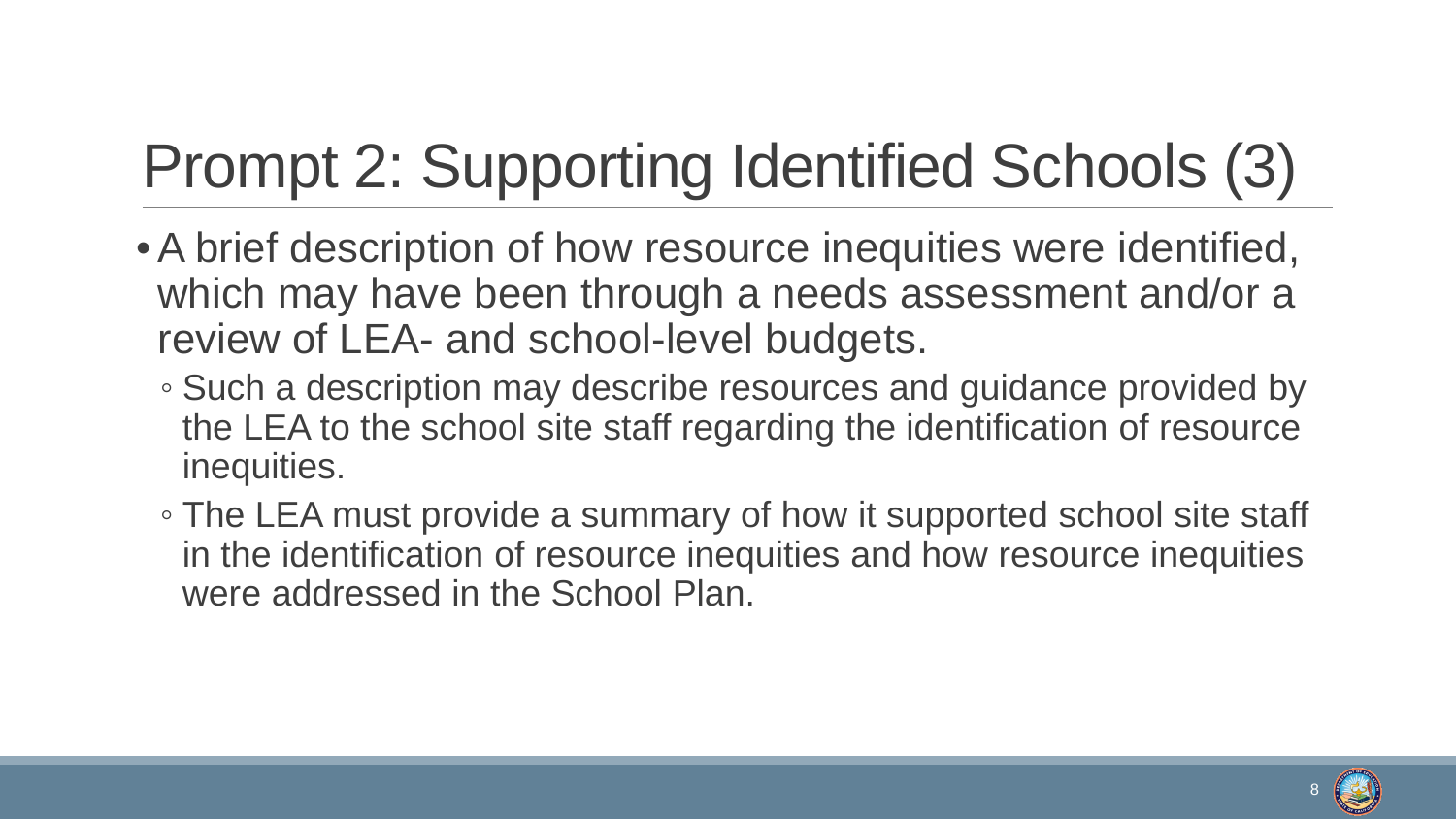#### Prompt 2: Supporting Identified Schools (4)

Recognizing the three CSI prompts in the LCAP are not a direct fit for SSD or charter schools, the second prompt may be read in the following way:

Describe how the school developed its CSI plan that included a needs assessment, evidence-based interventions, and the identification of any resource inequities to be addressed through the implementation of the CSI plan.



9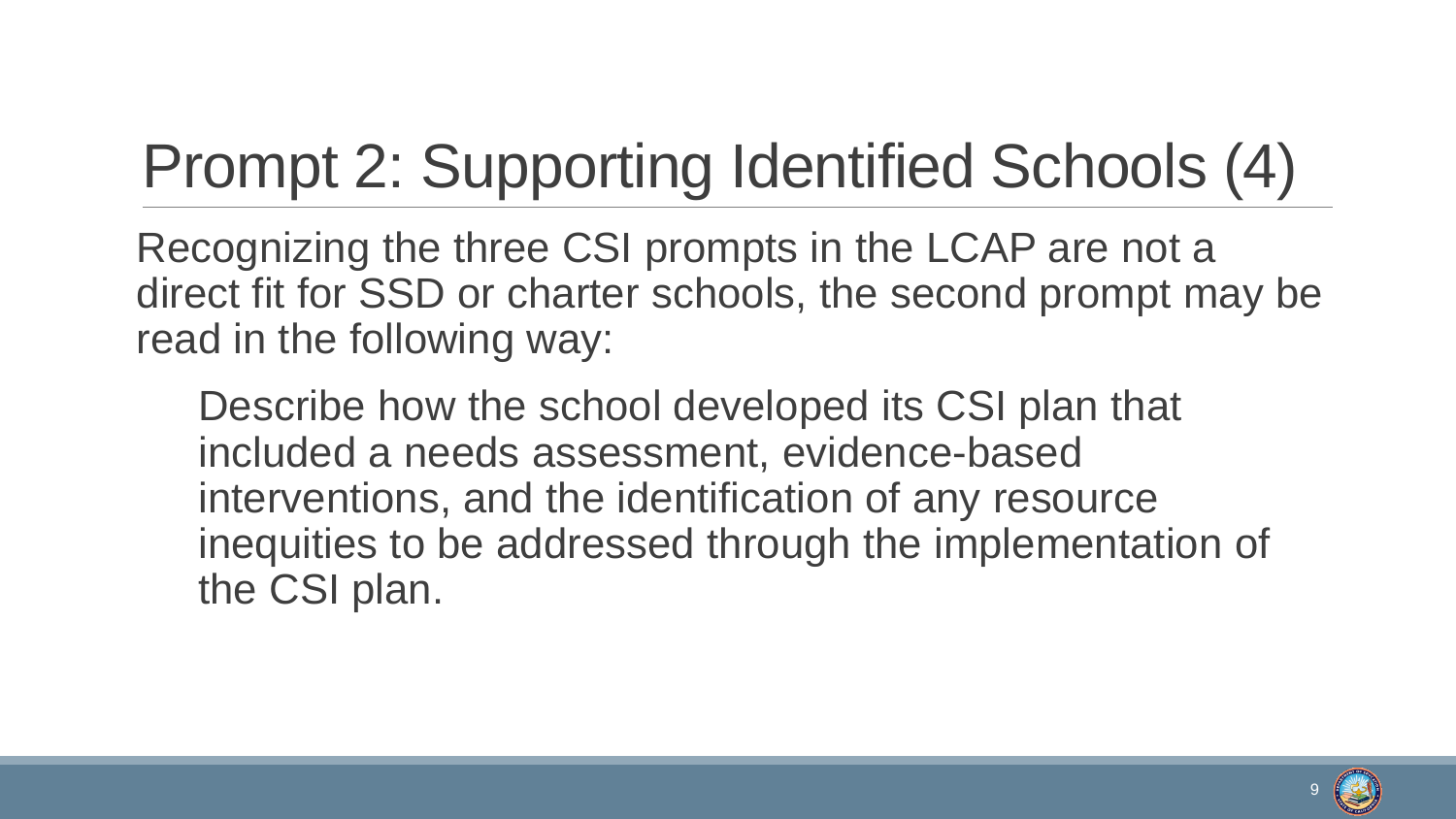#### Prompt 3: Monitoring and Evaluating Effectiveness (1)

 A description of how the LEA will monitor and evaluate the implementation and effectiveness of the CSI plan to support student and school improvement will include:

• Describe the method/process/plan used by the LEA and school site to collect, organize, and examine the data necessary to evaluate the implementation and effectiveness of the CSI plan.

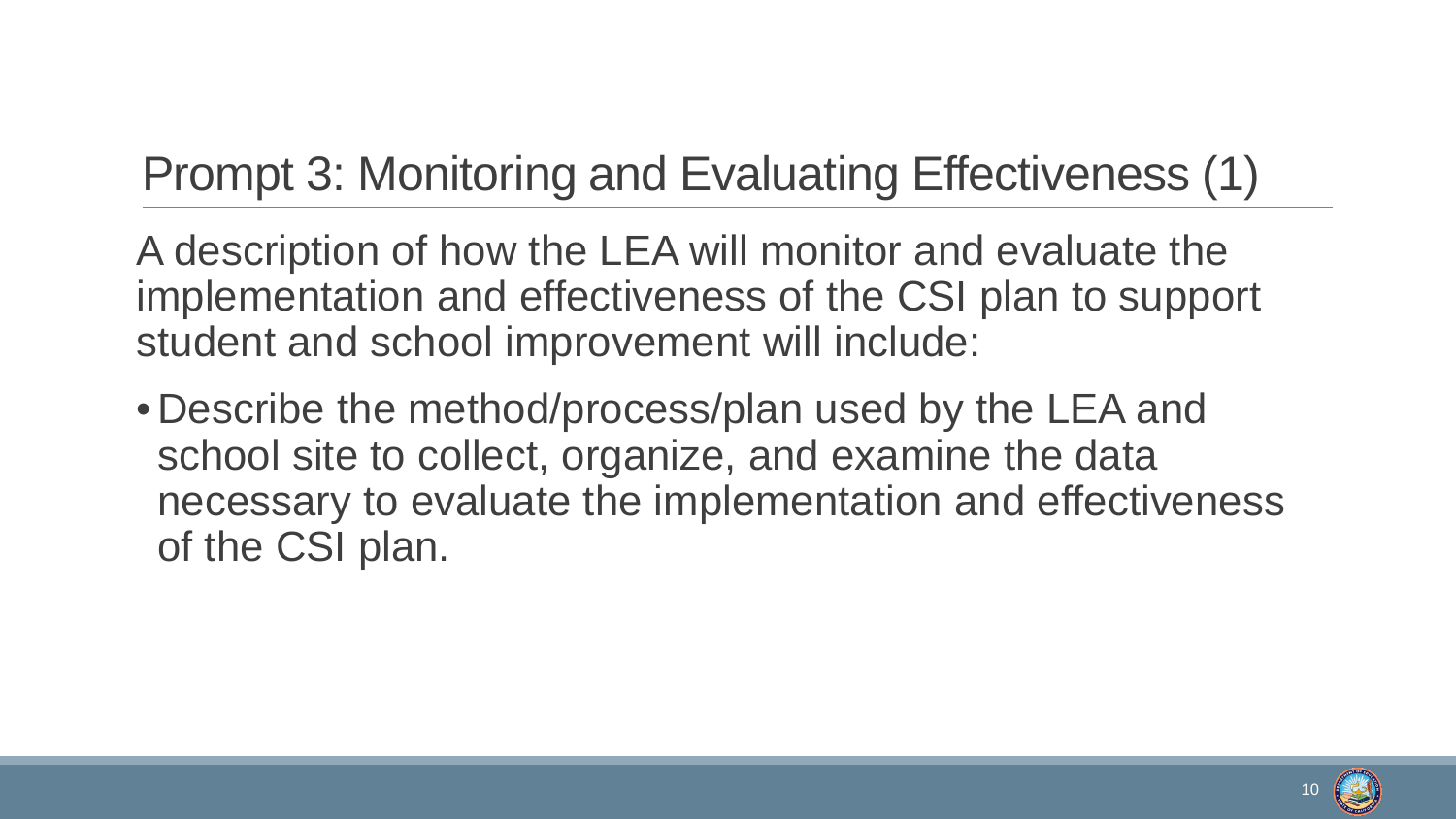#### Prompt 3: Monitoring and Evaluating Effectiveness (2)

- The LEA shall identify what it considers to be the data sufficient to evaluate the implementation and effectiveness.
- LEA plans to collect the data it determines to be sufficient, • An LEA's response to this prompt should make clear that the including outcomes from the Dashboard, for this purpose.

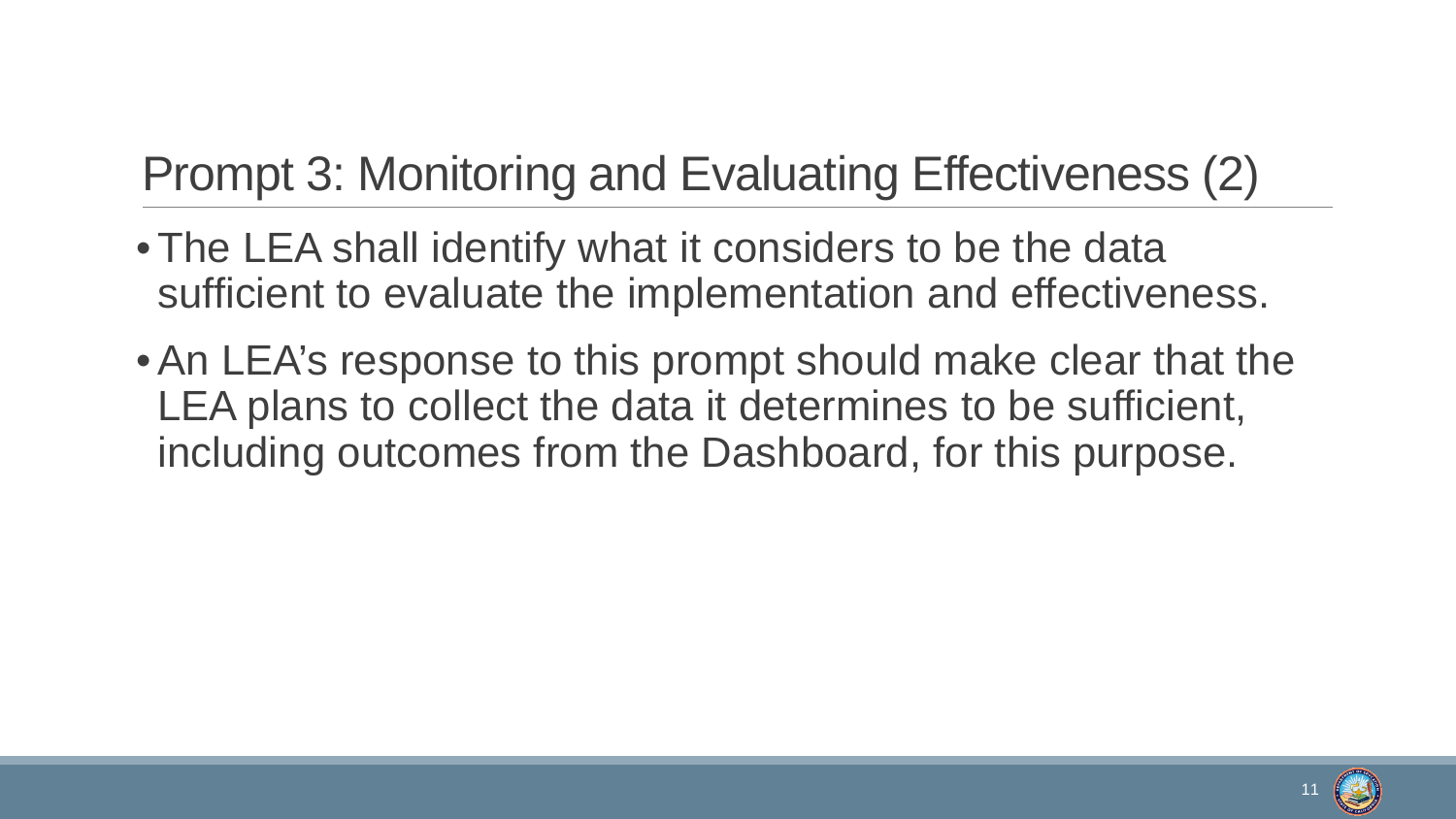#### Prompt 3: Monitoring and Evaluating Effectiveness (3)

Recognizing the three CSI prompts in the LCAP are not a direct fit for SSD or charter schools, the third prompt may be read in the following way:

Describe how the school will monitor and evaluate the implementation and effectiveness of the CSI plan to support student and school improvement.



12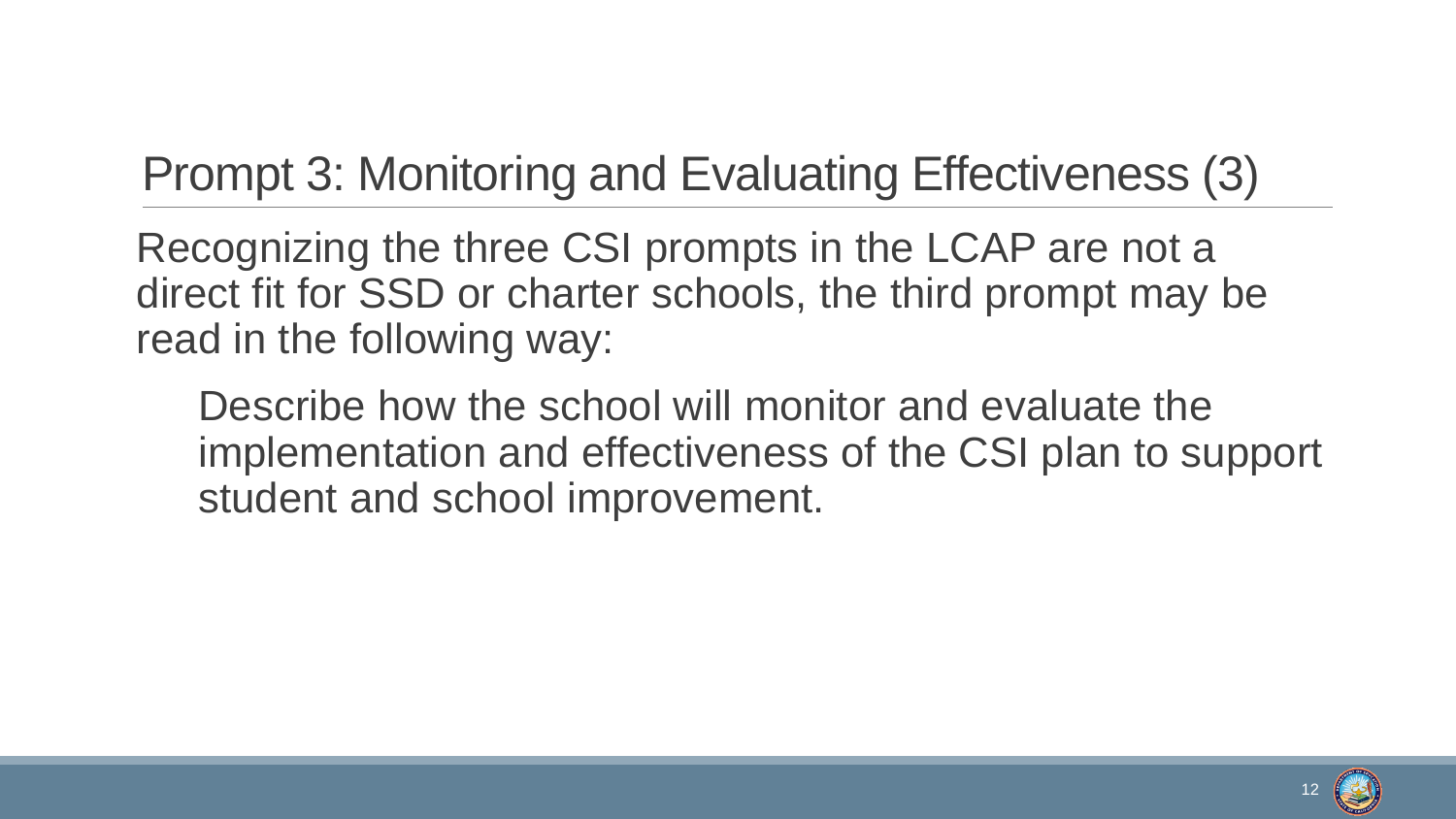#### Responding to the Prompts

 conclusory and would be insufficient to meet the standard. Please note: When responding to the narrative prompts, stating only that support was provided or that monitoring will take place without a description of the actual support provided or a description of processes to monitor and evaluate is

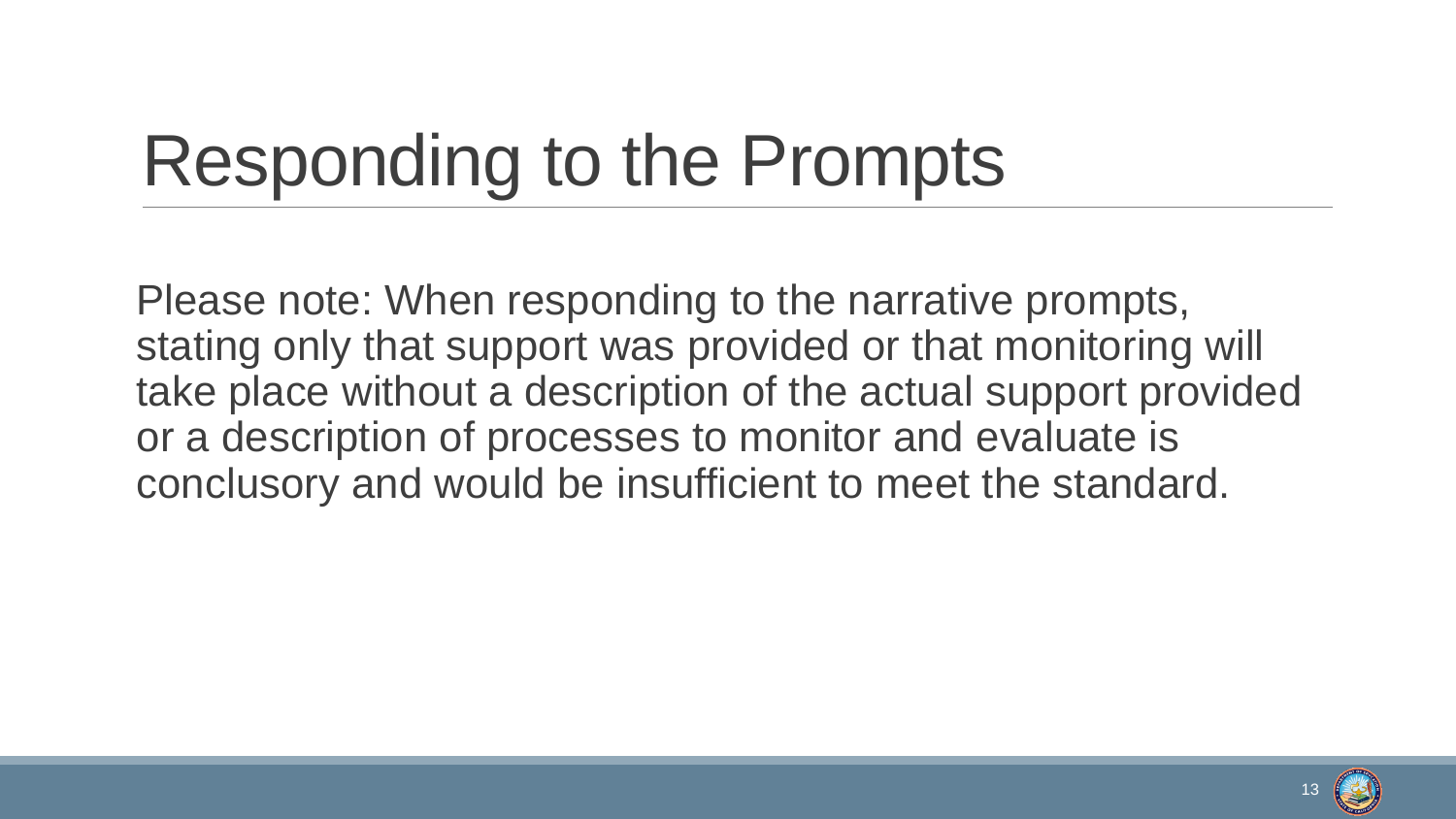# Charter Schools Eligible for CSI

 A charter school that is eligible for CSI will submit its CSI prompts to the county office of education of the county in which the school resides.

The county office of education will review the charter school's responses to ensure that the charter school has addressed the prompts.

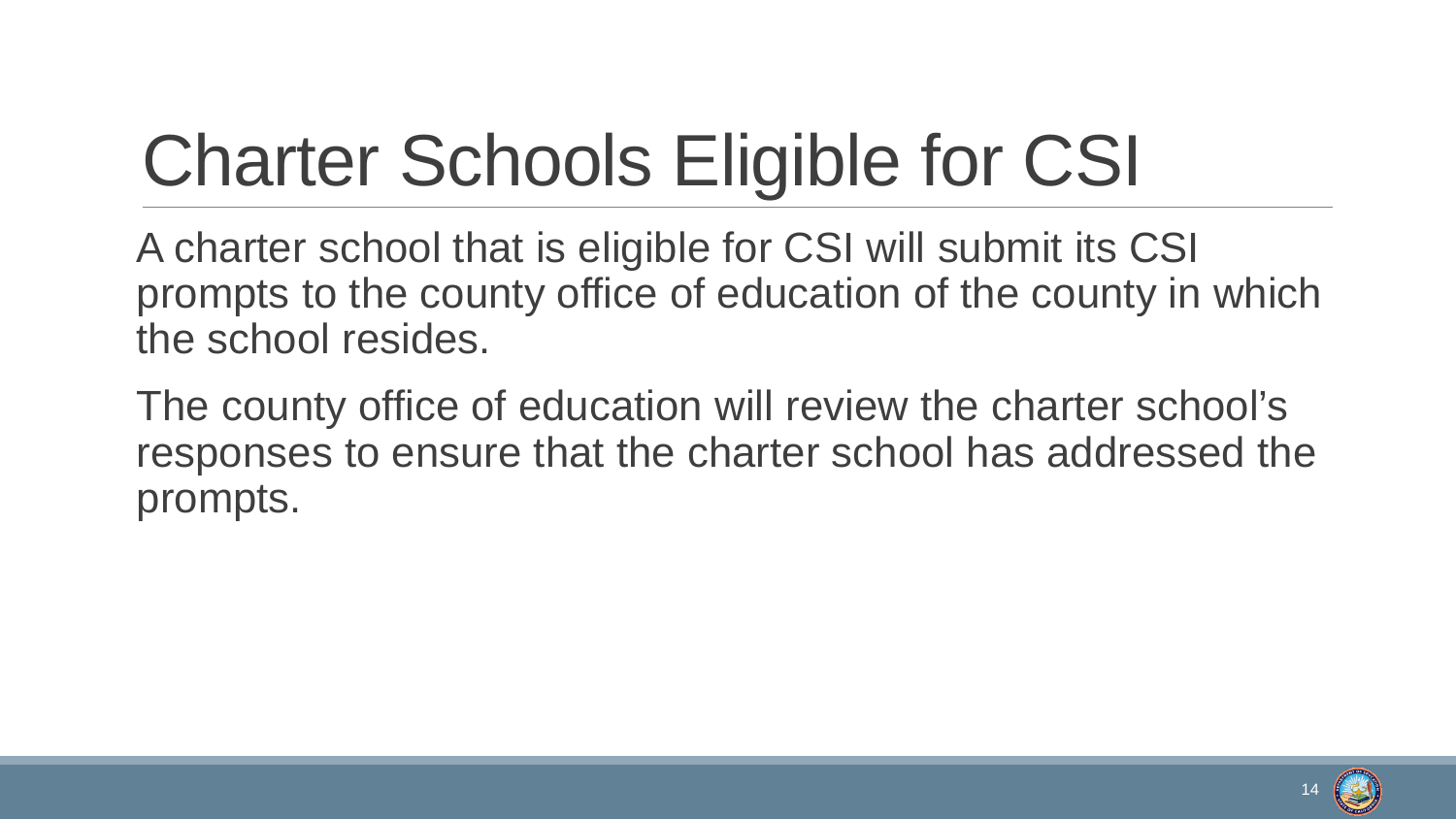# CSI Plan Approval Process

The School Site Council (SSC) develops the School Plan, which includes CSI planning requirements

The LEA governing board approves the School Plan

The LEA summarizes its support of identified schools through the CSI Planning prompts in the LCAP Plan Summary

The COE approves the LCAP (including CSI Plan Summary)

The CDE recommends list of approved LCAPs with CSI plans to the SBE for approval

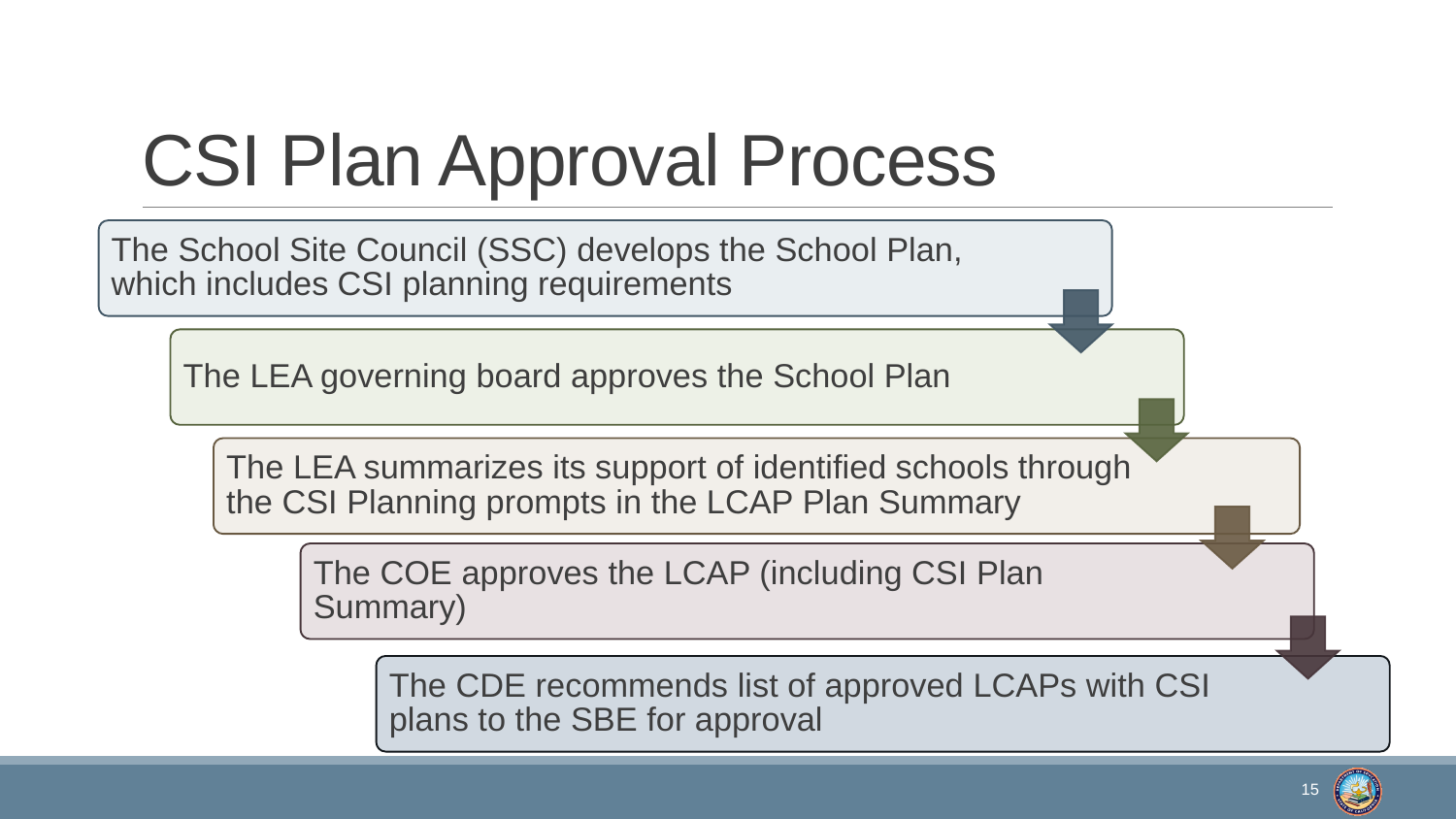# The LCAP as the School Plan

GUIDANCE FOR SINGLE SCHOOL DISTRICTS AND CHARTER SCHOOLS

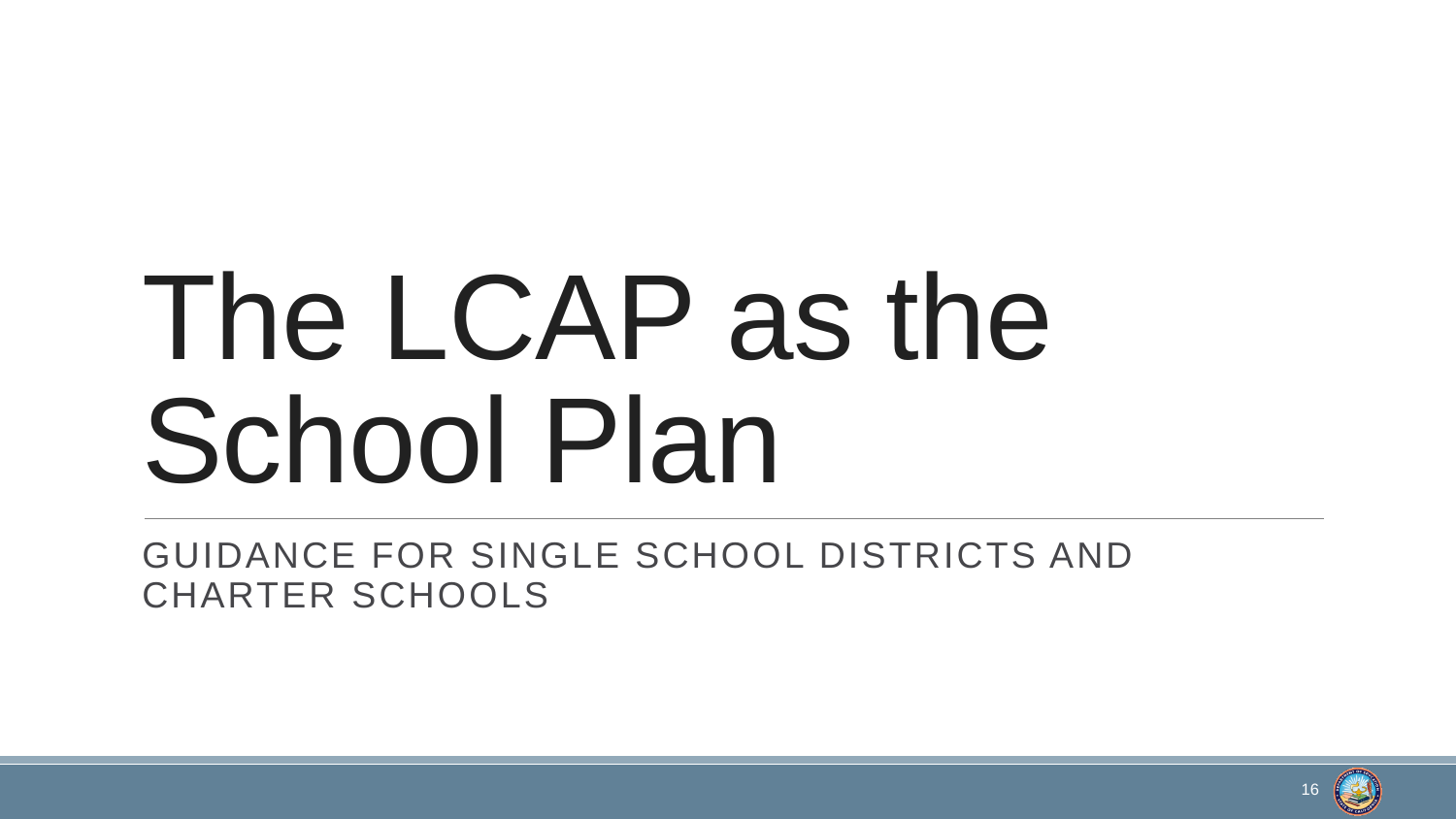# The LCAP as the School Plan (1)

 planning requirements for a school operating a Title I, Part A Single school districts (SSDs) and charter schools may utilize the LCAP to meet federal school planning requirements consistent with *Education Code* Section 64001; specifically, schoolwide program (SWP), as well as schools identified for Comprehensive Support and Improvement (CSI), Targeted Support and Improvement (TSI), or Additional Targeted Support and Improvement (ATSI).

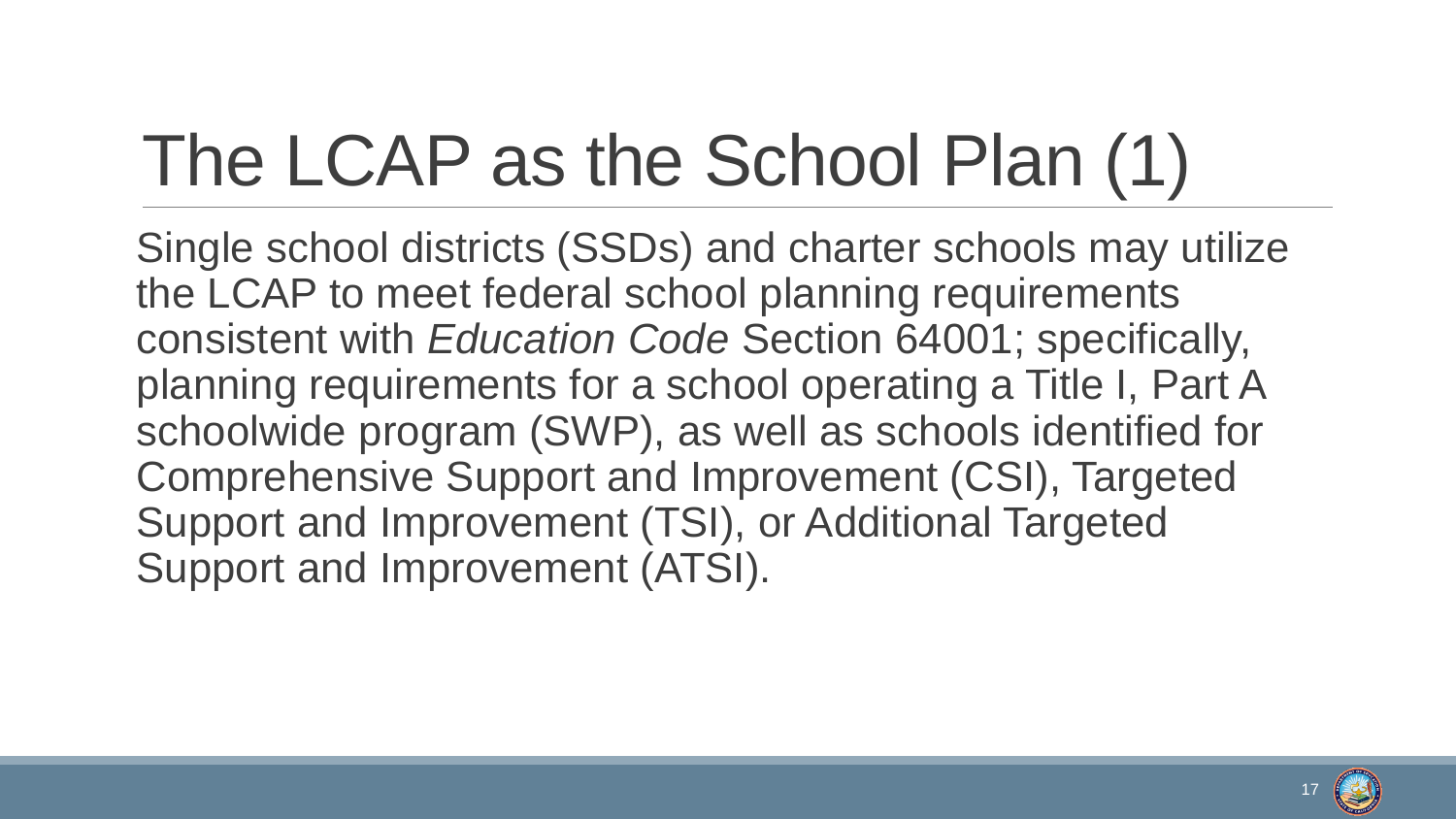# The LCAP as the School Plan (2)

An approvable LCAP meets SWP school planning requirements.

- Within the LCAP the following sections meet the relevant planning requirements for CSI, TSI, and ATSI:
	- Plan Summary;
	- Annual Update;
	- Stakeholder Engagement; and
	- Demonstration of Increased or Improved Services for Unduplicated **Students**

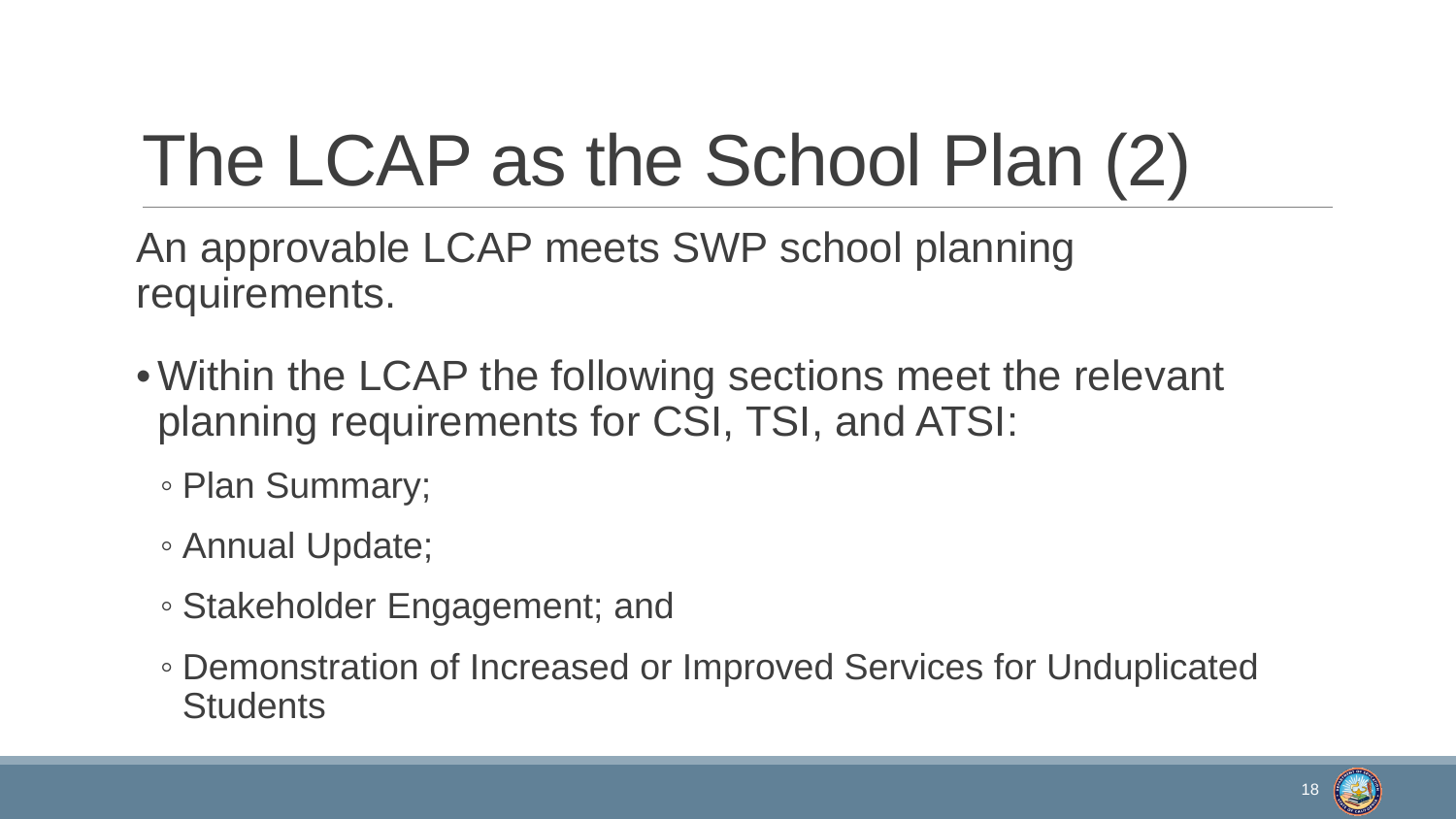# The LCAP as the School Plan (3)

 To fully comply with additional Federal school planning requirements, schools eligible for CSI, TSI, or ATSI must provide the following additional information within the Goals, Actions, and Services section of an LCAP, as applicable.

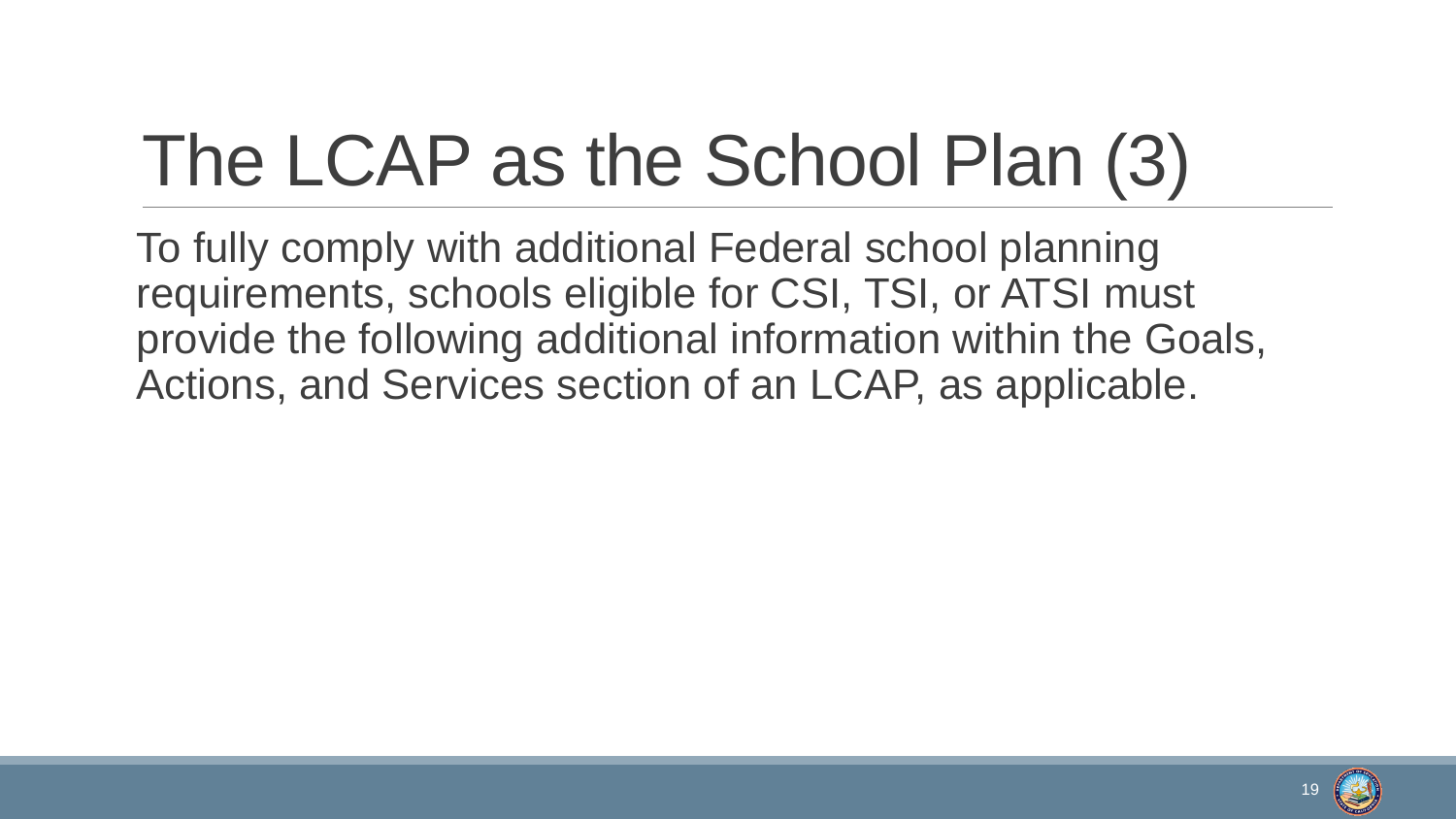# The LCAP as the School Plan (4)

For schools eligible for CSI and ATSI:

- include a review of LEA/school-level budgets. • Must address identified resource inequities, which may
- Within the LCAP Plan Summary in the "The Story" prompt or the "Greatest Needs" prompt, briefly identify any resource inequities identified as a result of the required needs assessment and summarize how the identified resource inequities are addressed within the LCAP.

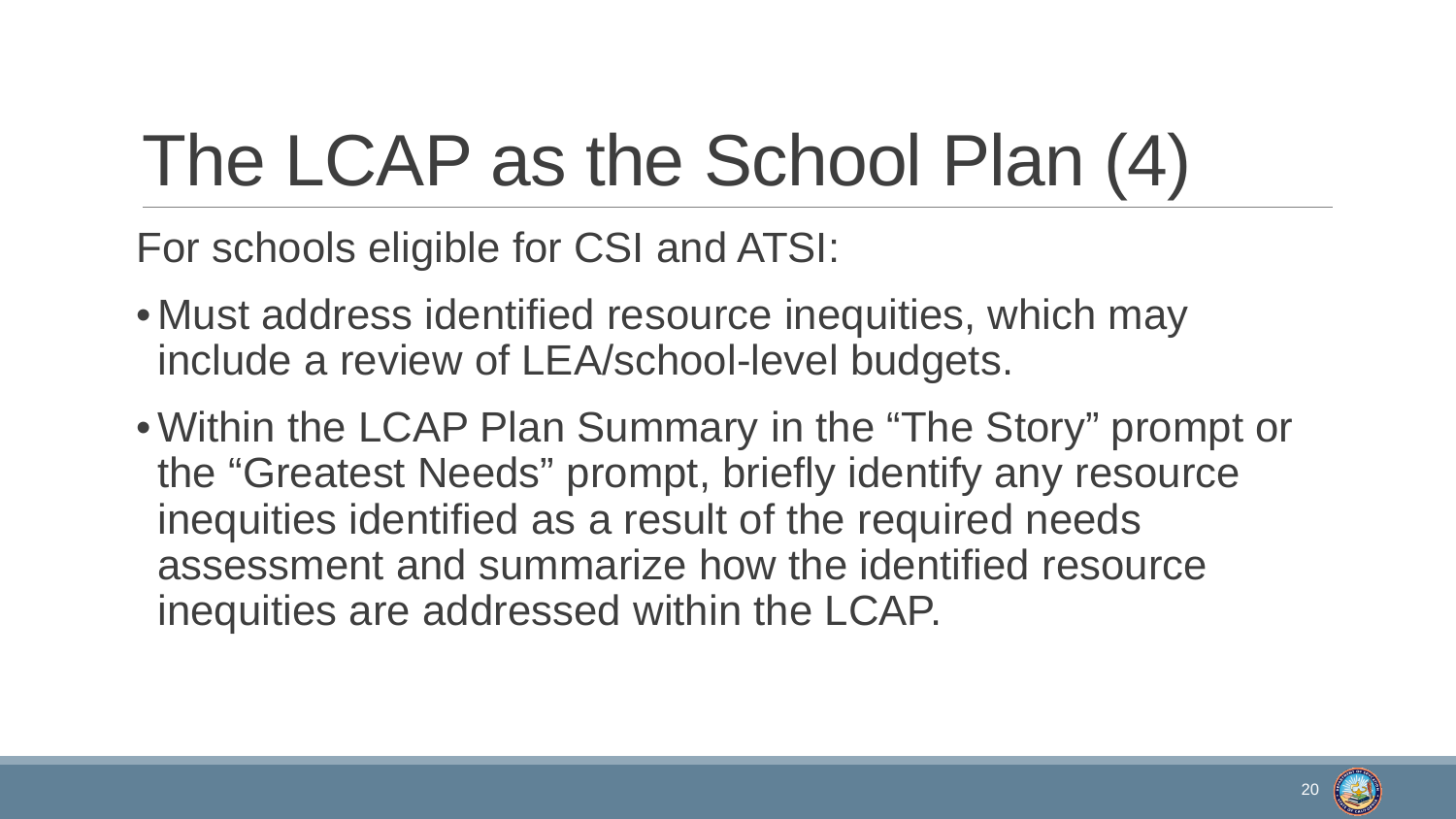# The LCAP as the School Plan (5)

Goals, Actions and Services:

- Within the Annual Measurable Outcomes a school eligible for CSI must include school-level metrics related to the metrics that led to the school's identification.
- Similarly, a school eligible for TSI/ATSI must include metrics related to the specific student group(s) that led to the school's identification within the Annual Measurable Outcomes.

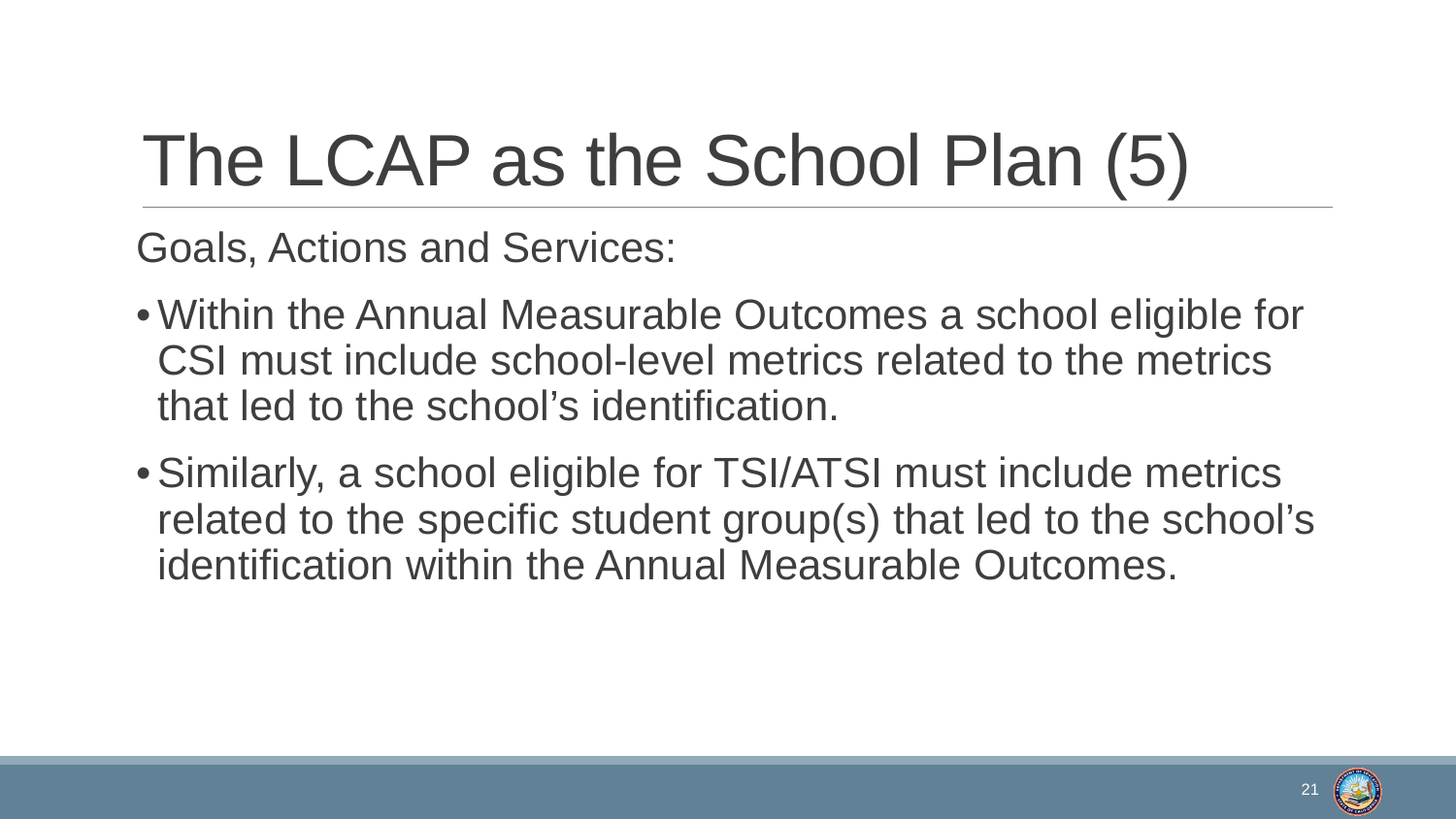# The LCAP as the School Plan (6)

Goals, Actions and Services:

- For a school identified for CSI, TSI or ATSI, the Planned Actions/Services must include evidence-based interventions.
- For a school identified for CSI or ATSI, the Planned Actions/Services must also include actions/services to address the identified resource inequities

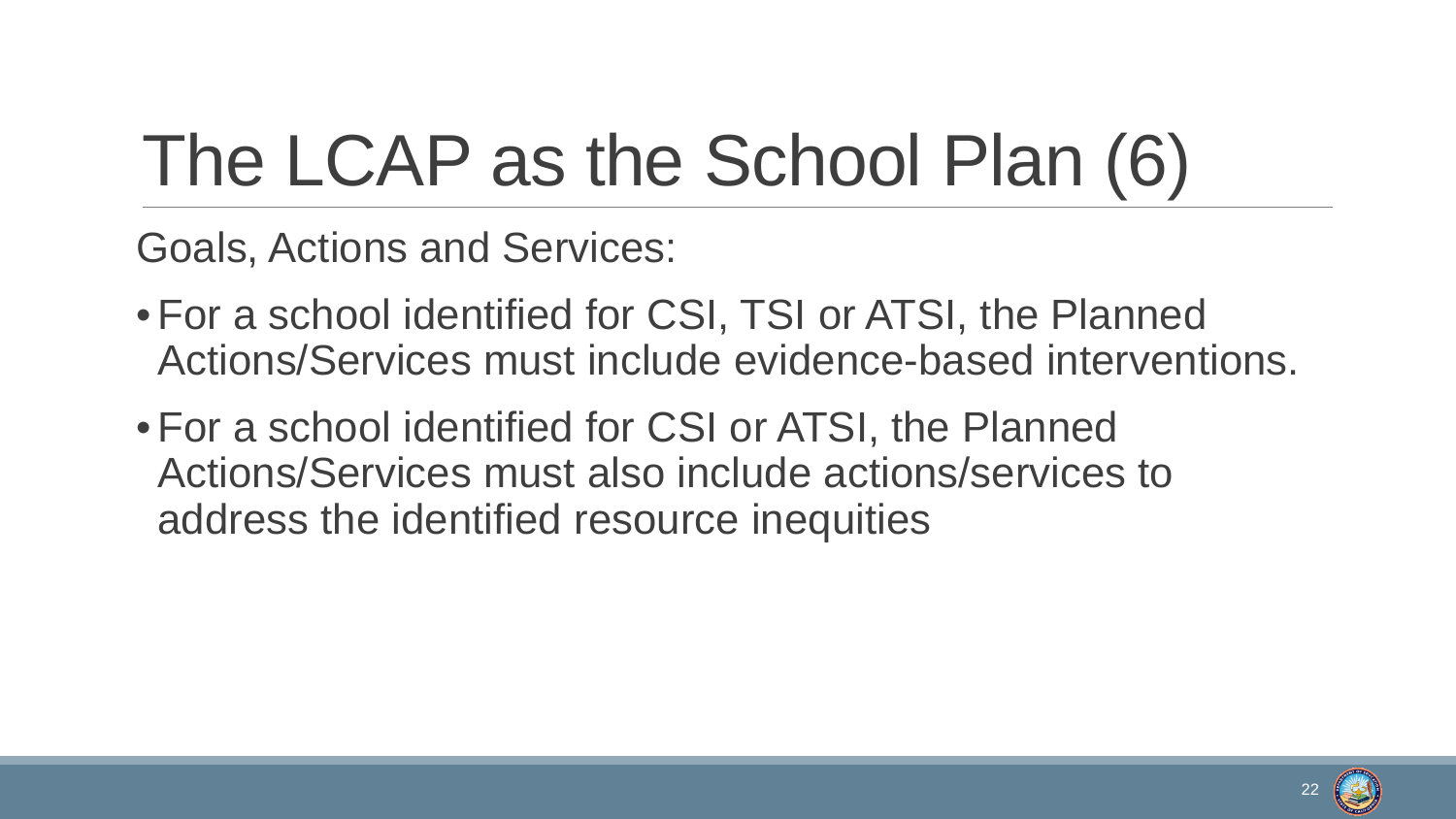# The LCAP as the School Plan (7)

Goals, Actions and Services:

• When completing the Planned Actions/Services section for TSI and ATSI the student groups to be served must, at a minimum, include the student groups that are consistently underperforming, for which the school received the TSI and ATSI designation.

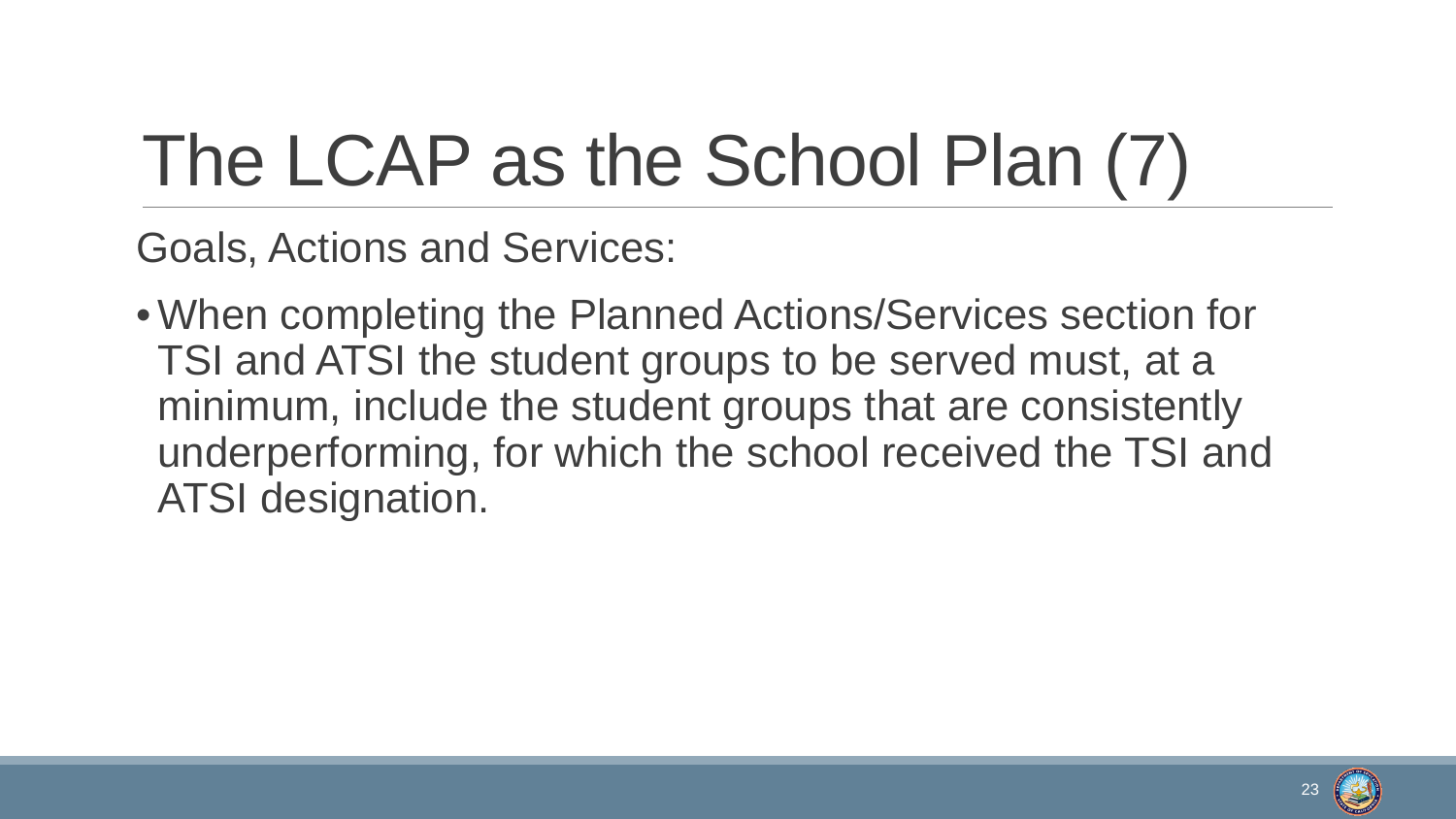### The LCAP as the School Plan (7)

#### Actions/Services

2017-18 Actions/Services [Describe the 2017-18 action/service here]

2018-19 Actions/Services [Describe the 2018-19 action/service here]

2019-20 Actions/Services [Describe the 2019-20 action/service here]

[CSI, TSI, or ATSI Requirement]

The LEA should identify the specific actions/services and corresponding budgeted expenditures that meet federal planning requirements for each applicable action/service.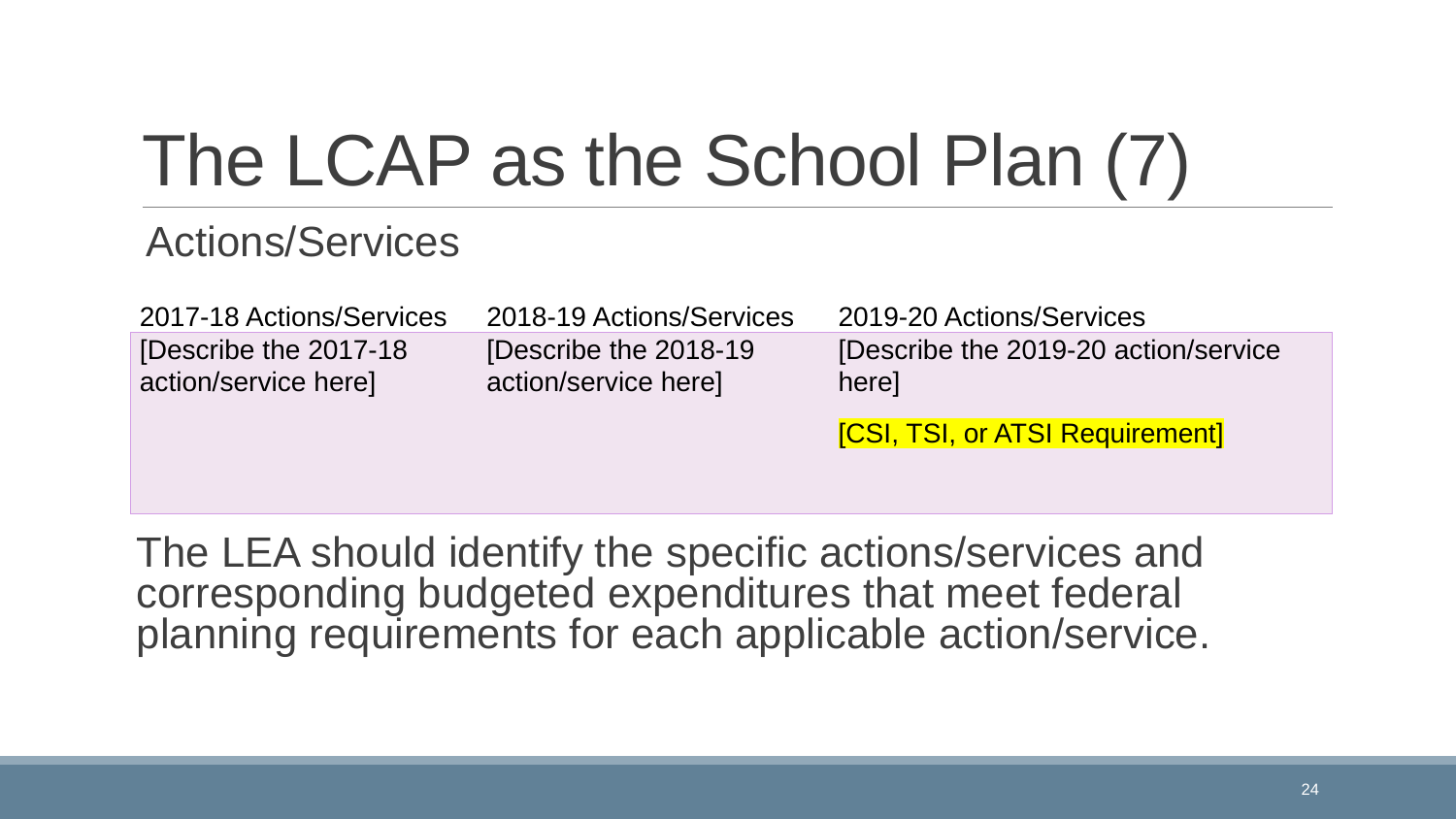### The LCAP as the School Plan (8)

#### **Budgeted Expenditures**

| Year                              | 2017-18                        | 2018-19                        | 2019-20                                         |
|-----------------------------------|--------------------------------|--------------------------------|-------------------------------------------------|
| <b>Amount</b>                     | [Add amount here]              | [Add amount here]              | [Add amount here]                               |
| <b>Source</b>                     | [Add source here]              | [Add source here]              | <b>[CSI Funding]</b><br><b>Title I Funding]</b> |
| <b>Budget</b><br><b>Reference</b> | [Add budget<br>reference here] | [Add budget<br>reference here] | [Add budget<br>reference here]                  |

Single school districts and charter schools shall identify CSI funding as the funding source for each proposed expenditure, as applicable.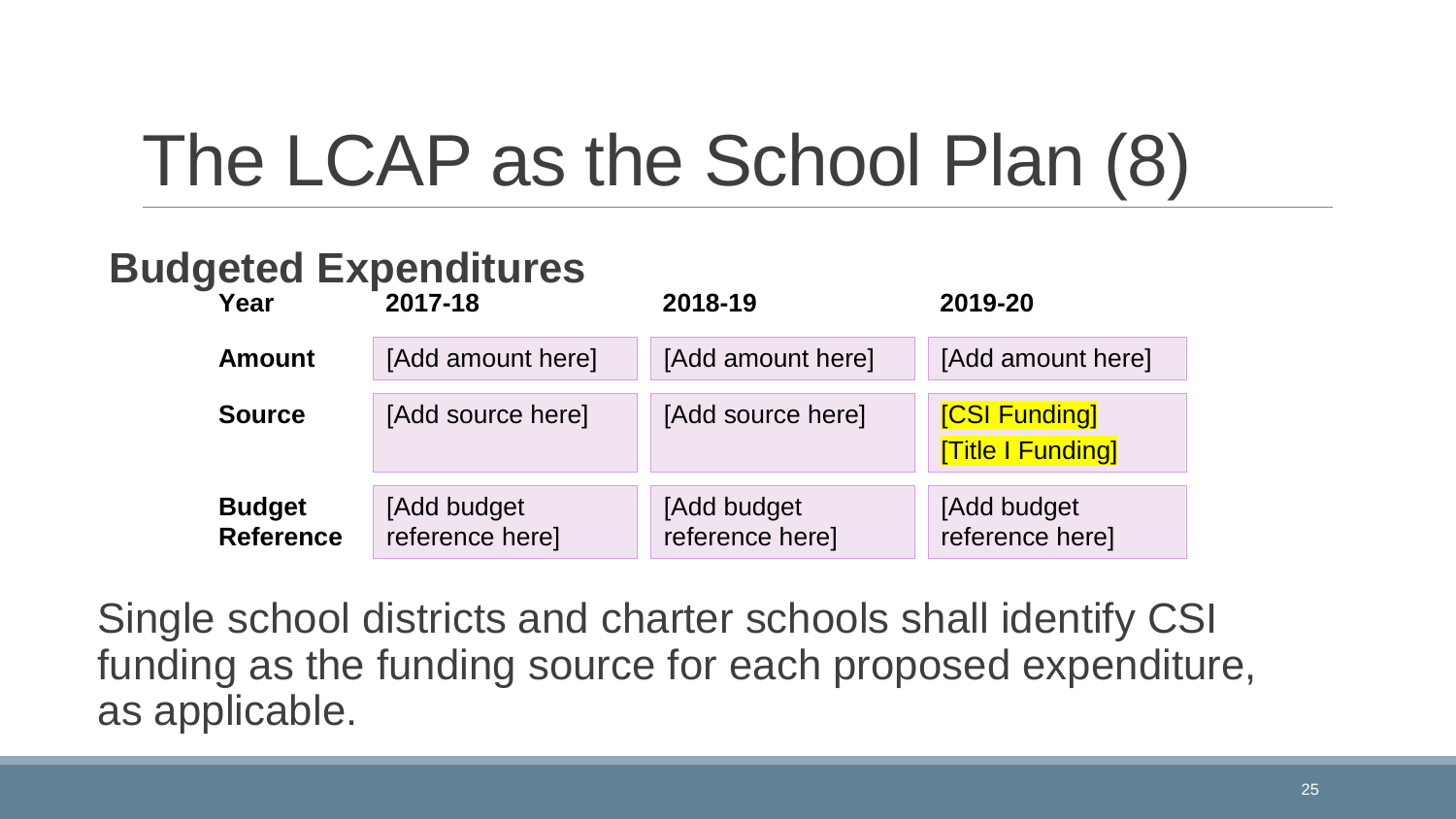### The LCAP as the School Plan (9)

For Actions/Services not included as contributing to meeting the Increased or Improved Services Requirement:

| <b>Students to be Served:</b>                                                       | Location(s):                                                                 |  |
|-------------------------------------------------------------------------------------|------------------------------------------------------------------------------|--|
| (Select from All, Students with Disabilities, or<br><b>Specific Student Groups)</b> | (Select from All Schools, Specific Schools,<br>and/or Specific Grade Spans): |  |
| [Add Students to be Served selection]<br>here]                                      | [Add Location(s) selection here]                                             |  |
| [ATSI or TSI Student Group(s)]                                                      |                                                                              |  |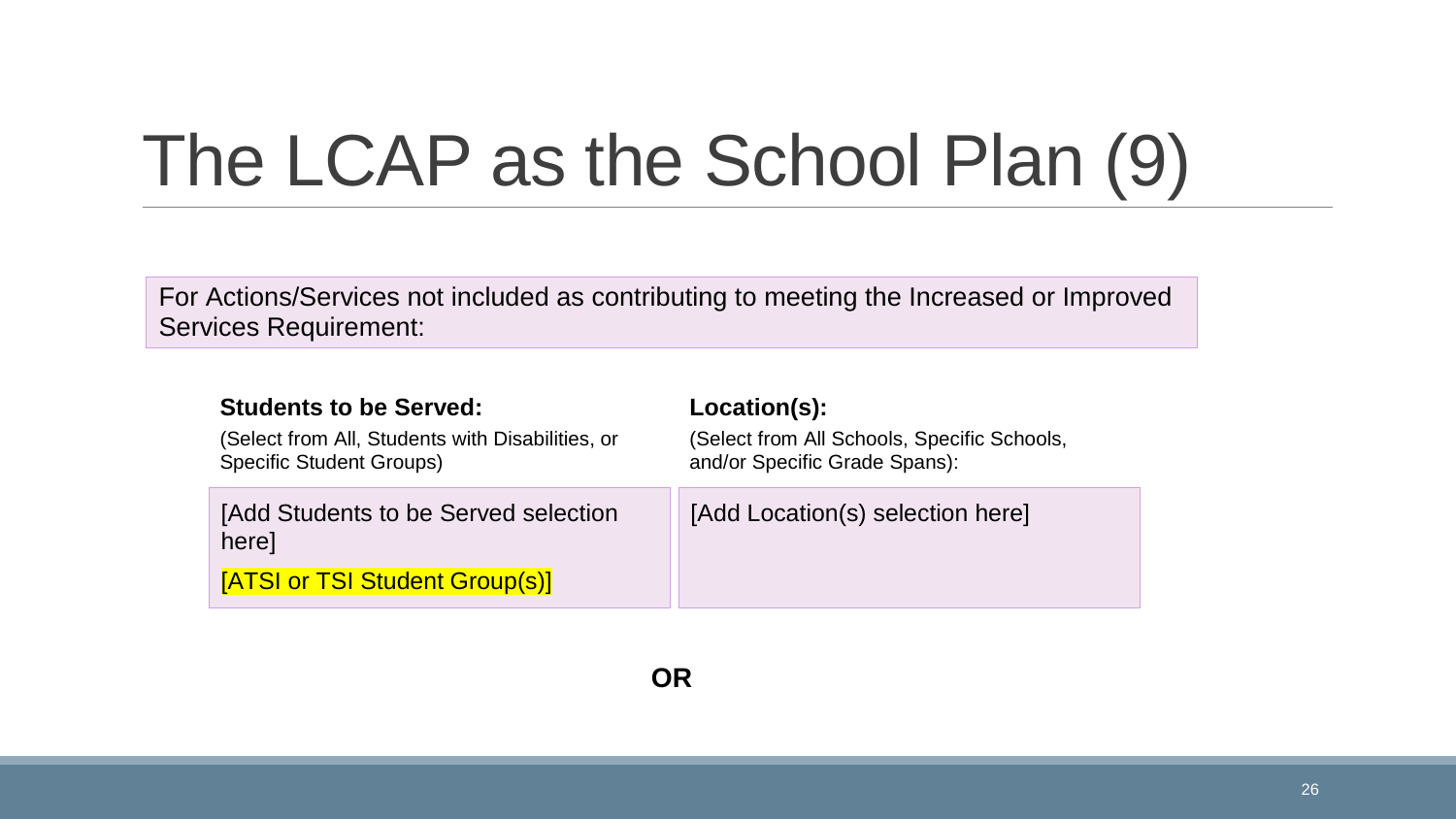#### The LCAP as the School Plan (10)

**OR** 

For Actions/Services included as contributing to meeting the Increased or Improved Services Requirement:

| <b>Students to be Served:</b><br>(Select from English Learners,<br>Foster Youth, and/or Low<br>Income) | <b>Scope of Services:</b><br>(Select from LEA-wide,<br>Schoolwide, or Limited to<br><b>Unduplicated Student</b><br>Group(s) | Location(s):<br>(Select from All Schools,<br>Specific Schools, and/or<br><b>Specific Grade Spans)</b> |
|--------------------------------------------------------------------------------------------------------|-----------------------------------------------------------------------------------------------------------------------------|-------------------------------------------------------------------------------------------------------|
| [Add Students to be Served<br>selection here]                                                          | [Add Scope of Services]<br>selection here]                                                                                  | [Add Location(s) selection<br>here]                                                                   |
| <b>[ATSI or TSI Student Group(s)</b>                                                                   |                                                                                                                             |                                                                                                       |